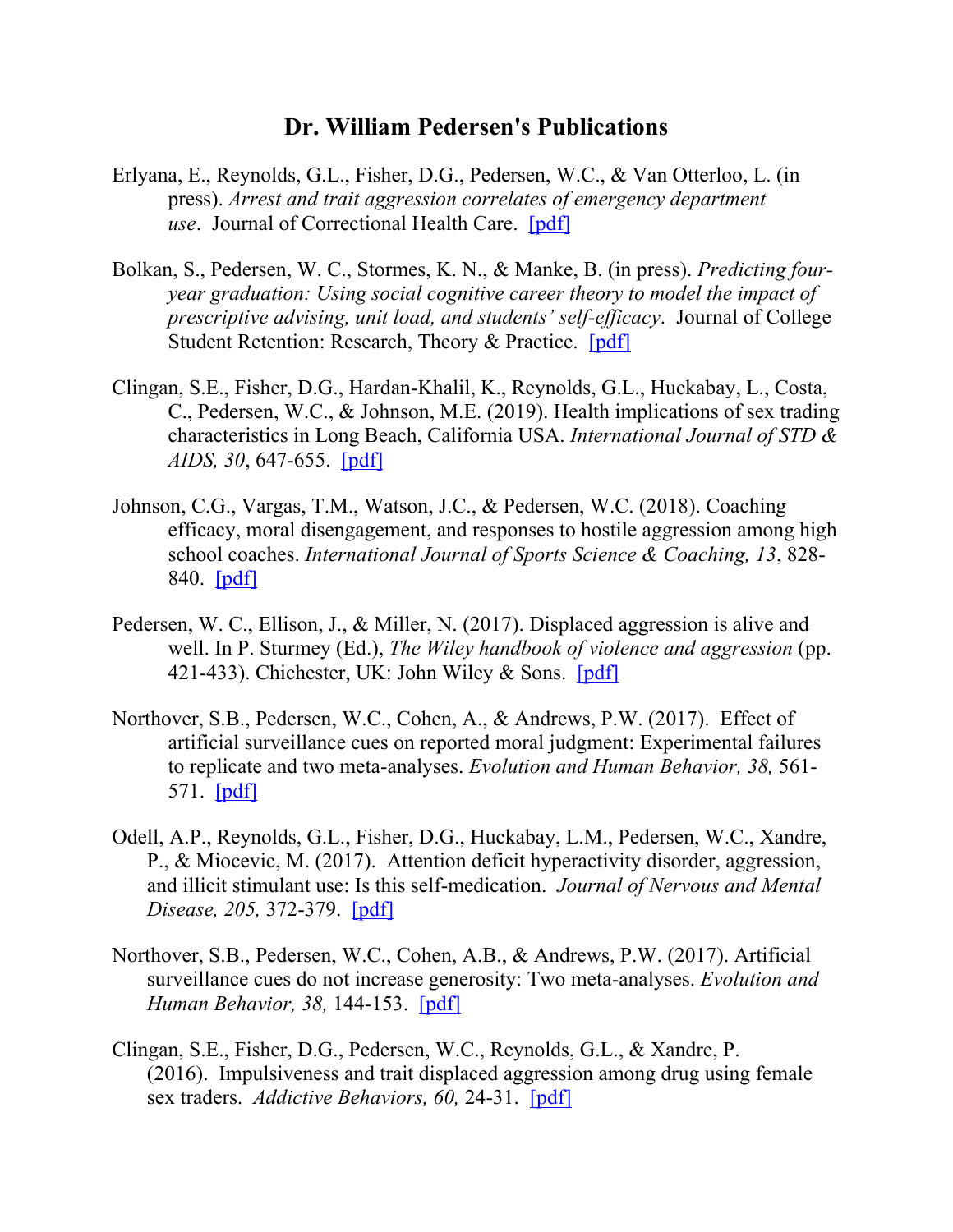- Pedersen, W.C., Vasquez, E.A., Bartholow, B.D., Grosvenor, M., & Truong, A. (2014). Are you insulting me? Exposure to alcohol primes increases aggression following ambiguous provocation*. Personality and Social Psychology Bulletin, 40,* 1037-1049. [\[pdf\]](http://www.csulb.edu/%7Epsych/deptinfo/faculty/pedersen/pdf/AlcoholPriming2014.pdf)
- Yang, Y., Read, S. J., Denson, T. F., Xu, Y., Zhang, J., & Pedersen, W. C. (2014). The key ingredients of personality traits: Situations, behaviors, and explanations. *Personality and Social Psychology Bulletin, 40,* 79-91. [\[pdf\]](http://www.csulb.edu/%7Epsych/deptinfo/faculty/pedersen/pdf/KeyIngredientsOfPersonalityTraits2014.pdf)
- Vanman, E.J., Ryan, J.P., Pedersen, W.C., & Ito, T.A. (2013). Probing prejudice with startle eyeblink modification: A marker of attention, emotion, or both? *International Journal of Psychological Research, 6*, 30-41. [\[pdf\]](http://www.csulb.edu/%7Epsych/deptinfo/faculty/pedersen/pdf/PrejudiceStartleEyeblink(2013).pdf)
- Miller, L.C., Christensen, J.L., Pedersen, W.C., Putcha-Bhagavatula, A., & Appleby, P.R. (2013). Attachment Fertility Theory: Complex systems of mechanisms simplify sex, mating, and sexual risks. *Psychological Inquiry, 24,* 211-220. [\[pdf\]](http://www.csulb.edu/%7Epsych/deptinfo/faculty/pedersen/pdf/AttachmentFertilityTheory2013.pdf)
- Vasquez, E.A., Pedersen, W.C., Bushman, B.J., Kelley, N.J., Demeestere, P., & Miller, N. (2013). Lashing out after stewing over public insults: The effects of public provocation, provocation intensity, and rumination on triggered displaced aggression. *Aggressive Behavior, 13*, 13-29. [\[pdf\]](http://www.csulb.edu/%7Epsych/deptinfo/faculty/pedersen/pdf/PublicProvocationProvocationIntensityRuminationAndTDA2013.pdf)
- Pedersen, W.C., Denson, T.F., Goss, R.J., Vasquez, E.A., Kelley, N.J., & Miller, N. (2011). The impact of rumination on aggressive thoughts, feelings, arousal, and behavior. *British Journal of Social Psychology, 50,* 281-301. [\[pdf\]](http://www.csulb.edu/%7Epsych/deptinfo/faculty/pedersen/pdf/RuminationProcess2011.pdf)
- Pedersen, W.C., Putcha-Bhagavatula, A., & Miller, L.C. (2011). Are men and women really that different? Examining some of Sexual Strategies Theory (SST)'s key assumptions about sex-distinct mating mechanisms. *Sex Roles, 64,* 629-643. [\[pdf\]](http://www.csulb.edu/%7Epsych/deptinfo/faculty/pedersen/pdf/AreMenAndWomenReallyThatDifferent2011.pdf)
- Denson, T.F., Pedersen, W.C., Friese, M, Hahm, A., & Roberts, L. (2011). Understanding impulsive aggression: Angry rumination and reduced selfcontrol capacity are mechanisms underlying the provocation-aggression relationship. *Personality and Social Psychology Bulletin, 37,* 850-862[.\[pdf\]](http://www.csulb.edu/%7Epsych/deptinfo/faculty/pedersen/pdf/RuminationSelf-ControlAndAggression2011.pdf)
- Wood, M.M., Fisher, D.G., Reynolds, G.L., Guzman, Y., & Pedersen, W.C. (2011). Literacy level and vocational training for substance-using Hispanic adults. *International Journal of Adult Vocational Education and Technology, 2,* 42-54. [\[pdf\]](http://www.csulb.edu/%7Epsych/deptinfo/faculty/pedersen/pdf/LiteracyLevelForSubstance-usingHispanicAdults2011.pdf)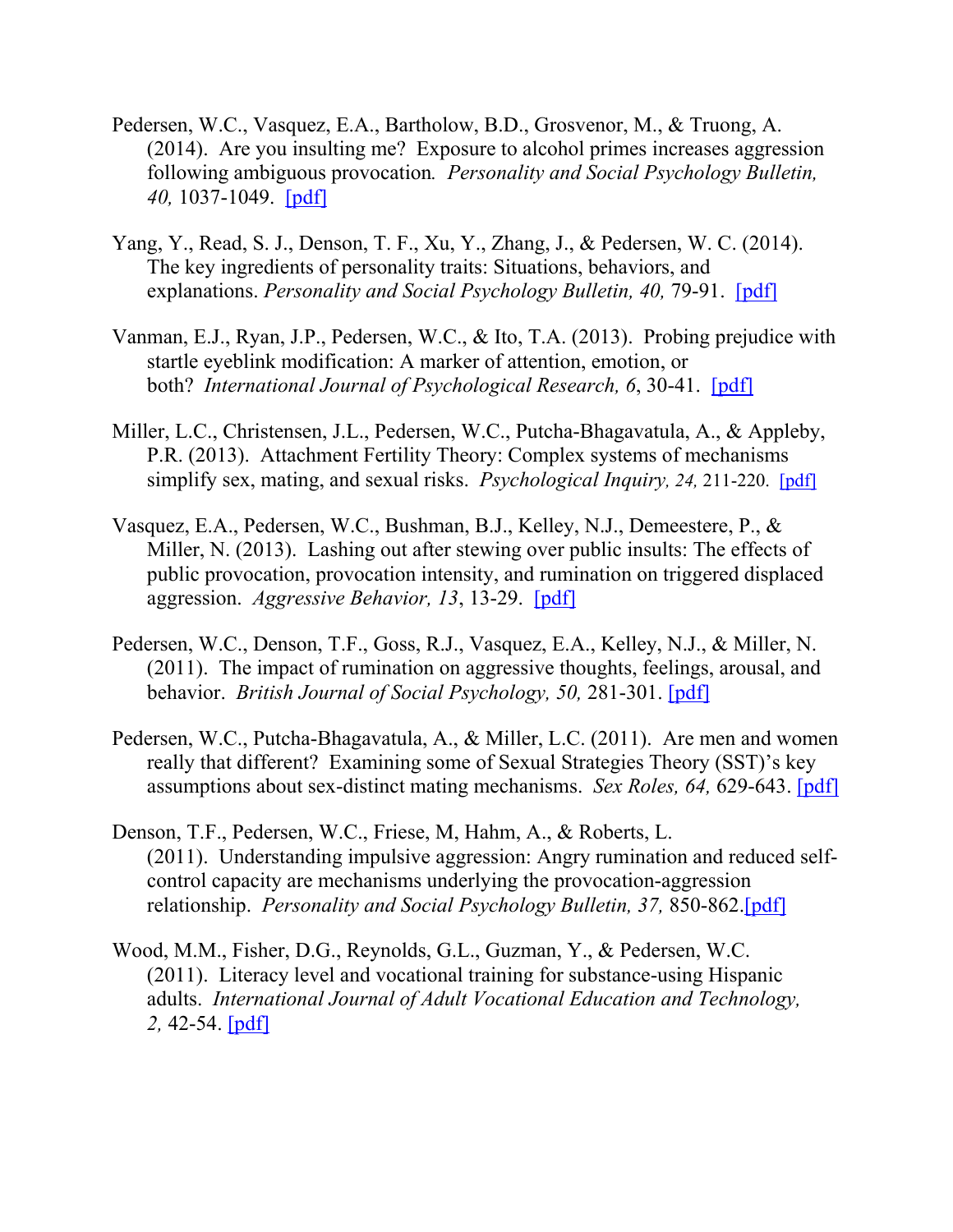- Jaffe, A., Pedersen, W.C., Fisher, D.G., Reynolds, G.L., Hershberger, S.L., Reise, S., & Bentler, P. (2009). Drug use, personality and partner violence: A model of separate, additive, contributions in an active drug user sample. *The Open Addiction Journal, 2,* 39-47. [\[pdf\]](http://www.csulb.edu/%7Epsych/deptinfo/faculty/pedersen/pdf/DrugUsePersonalityAndPartnerViolence2009.pdf)
- Ensari, N., Stenstrom, D.M., Pedersen, W.C., & Miller, N. (2009). The role of integral affect and category relevance on crossed categorization. *Group Dynamics, 13,* 281-299. [\[pdf\]](http://www.csulb.edu/%7Epsych/deptinfo/faculty/pedersen/pdf/AffectRelevanceAndCrossedCategorization2009.pdf)
- Denson, T.F., Pedersen, W.C., Ronquillo, J., & Nandy, A.S. (2009). The angry brain: Neural correlates of anger, angry rumination, and aggressive personality. *Journal of Cognitive Neuroscience, 21,* 734-744*.* [\[pdf\]](http://www.csulb.edu/%7Epsych/deptinfo/faculty/pedersen/pdf/AngryBrainCognitiveNeuroscience2009.pdf)
- Denson, T. F., Fabiansson, E. C., Creswell, J. D., & Pedersen, W. C. (2009). Experimental effects of rumination styles on salivary cortisol responses. *Motivation and Emotion, 33,* 42-48. [\[pdf\]](http://www.csulb.edu/%7Epsych/deptinfo/faculty/pedersen/pdf/RuminationAndCortisol2009.pdf)
- Pedersen, W.C., Bushman, B.J., Vasquez, E.A., & Miller, N. (2008). Kicking the (barking) dog effect: The moderating role of target attributes on triggered displaced aggression. *Personality and Social Psychology Bulletin, 34,* 1382- 1395. [\[pdf\]](http://www.csulb.edu/%7Epsych/deptinfo/faculty/pedersen/pdf/TargetAttributesAndTDA2008.pdf)
- Denson, T. F., Pedersen, W. C., Ronquillo, J., & Miller, N. (2008). Trait displaced aggression, physical health, and life satisfaction: A process model. In S. Boag (Ed.) *Personality down under: Perspectives from Australia* (pp. 203-211). Hauppauge, NY, US: Nova Science Publishers. [\[pdf\]](http://www.csulb.edu/%7Epsych/deptinfo/faculty/pedersen/pdf/DAQandHealthBookChapter2008.pdf)
- Vasquez, E.A., Bartsch, V.O., Pedersen, W.C., & Miller, N. (2007). The impact of aggressive priming, rumination, and frustration on prison sentencing. *Aggressive Behavior, 33,* 477-485. [\[pdf\]](http://www.csulb.edu/%7Epsych/deptinfo/faculty/pedersen/pdf/PrimingRuminationAndFrustrationOnPrisonSentencing2007.pdf)
- Vasquez, E.A., Ensari, N., Pedersen, W.C., Tan, R.Y., & Miller, N. (2007). Personalization and differentiation as moderators of triggered displaced aggression toward out-group targets. *European Journal of Social Psychology, 37,* 297-319. [\[pdf\]](http://www.csulb.edu/%7Epsych/deptinfo/faculty/pedersen/pdf/PersonalizationAndTDA2007.pdf)
- Pedersen, W.C. (2006). The Impact of Attributional Processes on Triggered Displaced Aggression. *Motivation and Emotion, 30,* 75-87. [\[pdf\]](http://www.csulb.edu/%7Epsych/deptinfo/faculty/pedersen/pdf/AttributionAndTDA2006.pdf)
- Denson, T.F., Pedersen, W.C., & Miller, N. (2006). The Displaced Aggression Questionnaire. *Journal of Personality and Social Psychology, 90,* 1032- 1051*.* [\[pdf\]](http://www.csulb.edu/%7Epsych/deptinfo/faculty/pedersen/pdf/DisplacedAggressionQuestionnaire(DAQ)2006.pdf)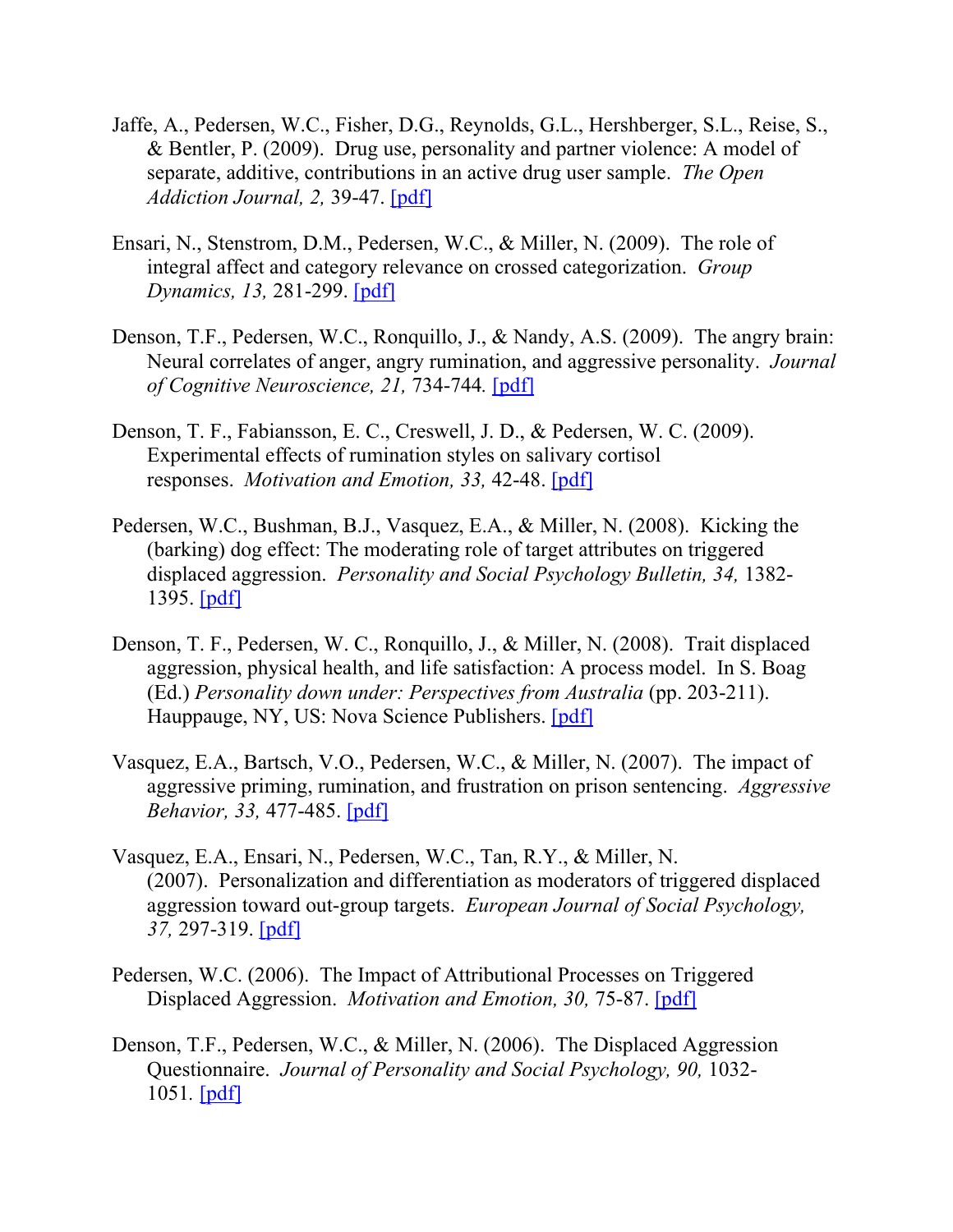- Miller, L.C., Pedersen, W.C., & Putcha-Bhagavatula, A.D. (2005). Promiscuity in an evolved pair-bonding system: Mating within and outside the Pleistocene box. *Behavioral and Brain Sciences, 28,* 290-291. [\[pdf\]](http://www.csulb.edu/%7Epsych/deptinfo/faculty/pedersen/pdf/PromiscuityInPair-bonding2005.pdf)
- Bushman, B.J., Bonacci, A.M., Pedersen, W.C., Vasquez, E.A., & Miller, N. (2005). Chewing on it can chew you up: Effects of rumination on triggered displaced aggression. *Journal of Personality and Social Psychology, 88,* 969- 983. [\[pdf\]](http://www.csulb.edu/%7Epsych/deptinfo/faculty/pedersen/pdf/RuminationAndTDA2005.pdf)
- Vasquez, E.A., Denson, T.F., Pedersen, W.C., Stenstrom, D.M, & Miller, N. (2005). The Moderating Effect of Trigger Intensity on Triggered Displaced Aggression. *Journal of Experimental Social Psychology, 41,* 61-67. [\[pdf\]](http://www.csulb.edu/%7Epsych/deptinfo/faculty/pedersen/pdf/2005TriggerIntensityAndTDA.pdf)
- Bailey, C.E., Manis, F.R., Pedersen, W.C., & Seidenberg, M.S. (2004). Variation among developmental dyslexics: Evidence from a printed word learning task. *Journal of Experimental Child Psychology, 87,* 125-154. [\[pdf\]](http://www.csulb.edu/%7Epsych/deptinfo/faculty/pedersen/pdf/VariationAmongDevelopmentalDyslexics2004.pdf)
- Miller, N., Pedersen, W.C., Earleywine, M., & Pollock, V.E. (2003). A theoretical model of triggered displaced aggression. *Personality and Social Psychology Review, 7,* 75-97. [\[pdf\]](http://www.csulb.edu/%7Epsych/deptinfo/faculty/pedersen/pdf/TheoreticalModelOfTDA2003.pdf)
- Miller, L.C., Putcha-Bhagavatula, A.D., & Pedersen, W.C. (2002). Men's and women's mating preferences: Distinct evolutionary mechanisms? *Current Directions in Psychological Science, 11,* 88-97. [\[pdf\]](http://www.csulb.edu/%7Epsych/deptinfo/faculty/pedersen/pdf/MatingPreferencesDistinctEvolutionaryMechanisms2002.pdf)
- Pedersen, W.C., Aviles, F.E., Ito, T.A., Miller, N., & Pollock, V.E. (2002). Psychological experimentation on alcohol-induced human Aggression. *Aggression and Violent Behavior, 7,* 293-312. [\[pdf\]](http://www.csulb.edu/%7Epsych/deptinfo/faculty/pedersen/pdf/Alcohol-inducedHumanAggression2002.pdf)
- Pedersen, W.C., Miller, L.C., Putcha, A.D., & Yang, Y. (2002). Evolved sex differences in the number of partners desired? The long and the short of it. *Psychological Science, 13,* 157-161. [\[pdf\]](http://www.csulb.edu/%7Epsych/deptinfo/faculty/pedersen/pdf/EvolvedSexDifferences2002.pdf)
- La Voy, K., Pedersen, W.C., Reitz, J.M., Brauch, A.A., Luxenberg, T.M., & Nofsinger, C.C. (2001). Children's drawings: A cross-cultural comparison. *School Psychology International, 22,* 53-63. [\[pdf\]](http://www.csulb.edu/%7Epsych/deptinfo/faculty/pedersen/pdf/ChildrensDrawingsACrossCulturalAnalysis2001.pdf)
- Pedersen, W.C., Gonzales, C., & Miller, N. (2000). The moderating effect of trivial triggering provocation on displaced aggression. *Journal of Personality and Social Psychology, 78,* 913-927. [\[pdf\]](http://www.csulb.edu/%7Epsych/deptinfo/faculty/pedersen/pdf/OriginalTriggeredDisplacedAggression2000.pdf)